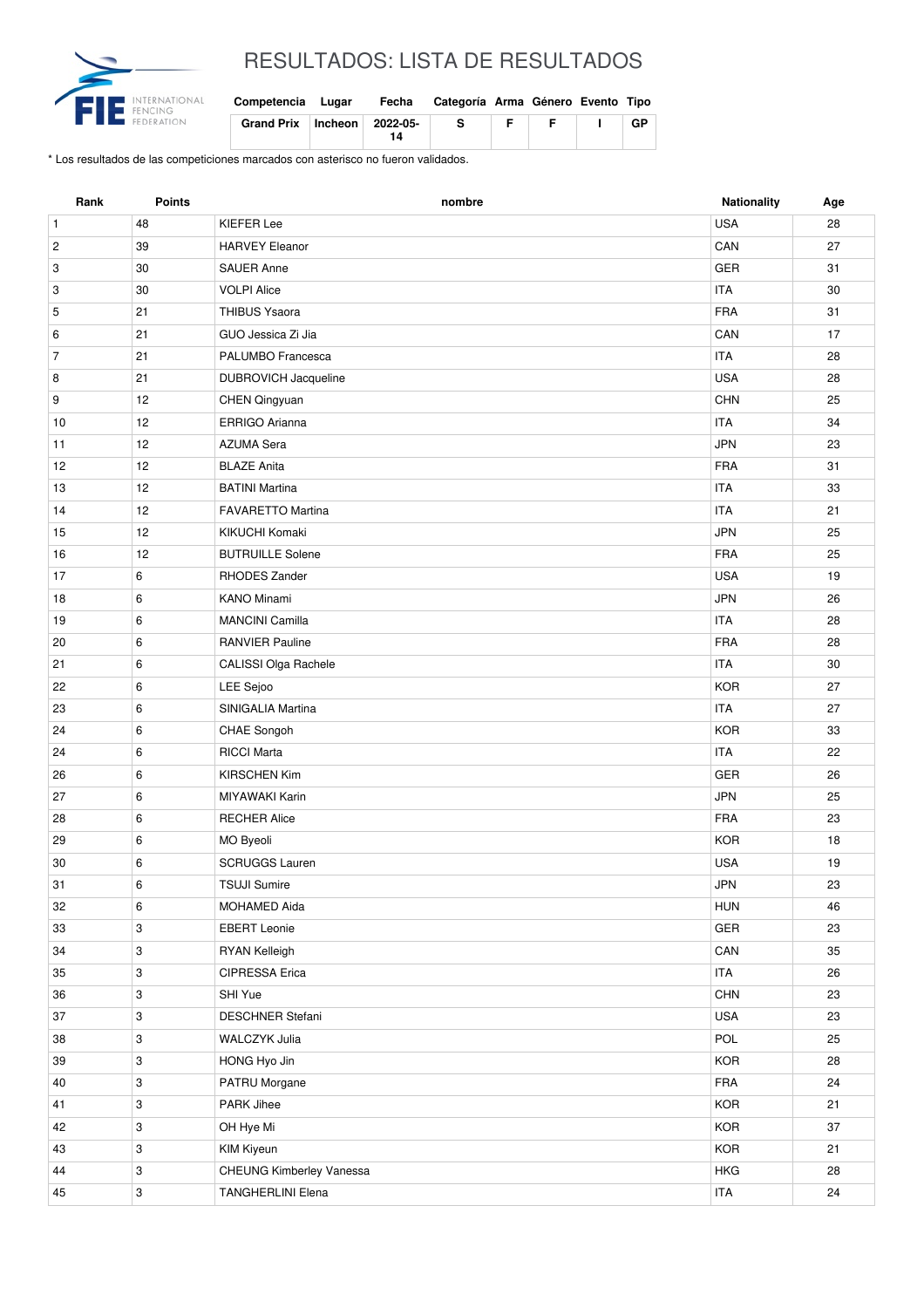| Rank     | <b>Points</b> | nombre                                       | <b>Nationality</b> | Age |
|----------|---------------|----------------------------------------------|--------------------|-----|
| 46       | 3             | <b>LACHERAY Eva</b>                          | <b>FRA</b>         | 22  |
| 47       | 3             | HONG Seo In                                  | <b>KOR</b>         | 34  |
| 48       | 3             | <b>CHENG Hiu Wai Valerie</b>                 | <b>HKG</b>         | 27  |
| 49       | 3             | <b>WU Peilin</b>                             | CHN                | 26  |
| 50       | 3             | ROSSINI Serena                               | <b>ITA</b>         | 23  |
| 51       | 3             | <b>KARAMETE</b> Irem                         | <b>TUR</b>         | 29  |
| 52       | 3             | <b>AZUMA Rio</b>                             | <b>JPN</b>         | 24  |
| 53       | 3             | <b>KANO Arisa</b>                            | <b>JPN</b>         | 22  |
| 54       | 3             | <b>BROT Coralie</b>                          | <b>FRA</b>         | 27  |
| 55       | 3             | PASZTOR Flora                                | <b>HUN</b>         | 24  |
| 56       | 3             | DATE Miyako                                  | <b>JPN</b>         | 22  |
| 57       | 3             | <b>BEHR Leandra</b>                          | GER                | 26  |
| 58       | 3             | <b>GUILLAUME Meredith</b>                    | <b>FRA</b>         | 25  |
| 59       | 3             | JOO Yeongji                                  | <b>KOR</b>         | 21  |
| 60       | 3             | <b>DIAZ Maria Teresa</b>                     | ESP                | 25  |
| 60       | 3             | <b>HONG Sena</b>                             | <b>KOR</b>         | 24  |
| 62       | 3             | MARECHAL Jade                                | <b>FRA</b>         | 22  |
| 63       | 3             | <b>HUANG Qianqian</b>                        | CHN                | 20  |
| 64       | 3             | CHOI Yujin                                   | <b>KOR</b>         | 22  |
| 65       | 1,5           | <b>LUPKOVICS Dora</b>                        | <b>HUN</b>         | 29  |
| 66       | 1,5           | <b>LIM Seungmin</b>                          | <b>KOR</b>         | 37  |
| 67       | 1,5           | <b>CHOI Hansol</b>                           | <b>KOR</b>         | 22  |
| 68       | 1,5           | <b>TAKEZAWA Shiori</b>                       | <b>JPN</b>         | 20  |
| 69       | 1,5           | <b>JEGLINSKA Aleksandra</b>                  | POL                | 23  |
| 70       | 1,5           | SONG Yue                                     | CHN                | 18  |
| 71       | 1,5           | <b>BEARDMORE Kate</b>                        | <b>GBR</b>         | 25  |
| 72       | 1,5           | <b>HE Elizabeth</b>                          | <b>USA</b>         | 18  |
| 73       | 1,5           | CHO Sabrina                                  | <b>USA</b>         | 20  |
| 74       | 1,5           | <b>KURACHI Miho</b>                          | <b>JPN</b>         | 29  |
| 75       | 1,5           | NAKADE Hiyori                                | <b>JPN</b>         | 18  |
| 76       | 1,5           | POLTZ Anna                                   | <b>HUN</b>         | 22  |
| $77$     | 1,5           | CHO Ahro                                     | KOR                | 30  |
| 78       | 1,5           | KIM Chaeyeon                                 | <b>KOR</b>         | 23  |
| 79       | 1,5           | KIM Hyunjin                                  | <b>KOR</b>         | 27  |
| 80       | 1,5           | <b>MARINO Maria</b>                          | <b>ESP</b>         | 29  |
| 81       | 1,5           | SIM Soeun                                    | <b>KOR</b>         | 20  |
| 82       | 1,5           | KUAN Yu Ching                                | <b>HKG</b>         | 23  |
| 83       | 0             | <b>CAI Yuanting</b>                          | CHN                | 26  |
| 83       | 0             | CAO Ying                                     | CAN                | 21  |
| 85       | 0             | <b>WU Sophia</b>                             | <b>HKG</b>         | 20  |
| 86       | 0             | GIL Yuna                                     | KOR                | 26  |
| 87       | 0             | <b>LEE Alina</b>                             | <b>USA</b>         | 19  |
| 88       | 0             | KIM Minjeong                                 | <b>KOR</b>         | 30  |
| 89       | 0             | TAY Yu Ling                                  | SGP                | 35  |
| 90       | 0             | <b>SCHREIBER Ester</b>                       | SWE                | 25  |
|          | $\mathbf 0$   |                                              | <b>USA</b>         | 20  |
| 91<br>92 | 0             | WEINTRAUB Maia Mei<br><b>CASTANEDA Erika</b> | <b>USA</b>         | 17  |
|          |               |                                              |                    |     |
| 93       | 0             | PADUA Gabriela Del C.                        | <b>PUR</b>         | 22  |
| 94       | 0             | LAISHRAM Khusboorani                         | <b>IND</b>         | 20  |
| 95       | $\mathbf 0$   | <b>BAKSHI Riya</b>                           | <b>IND</b>         | 21  |